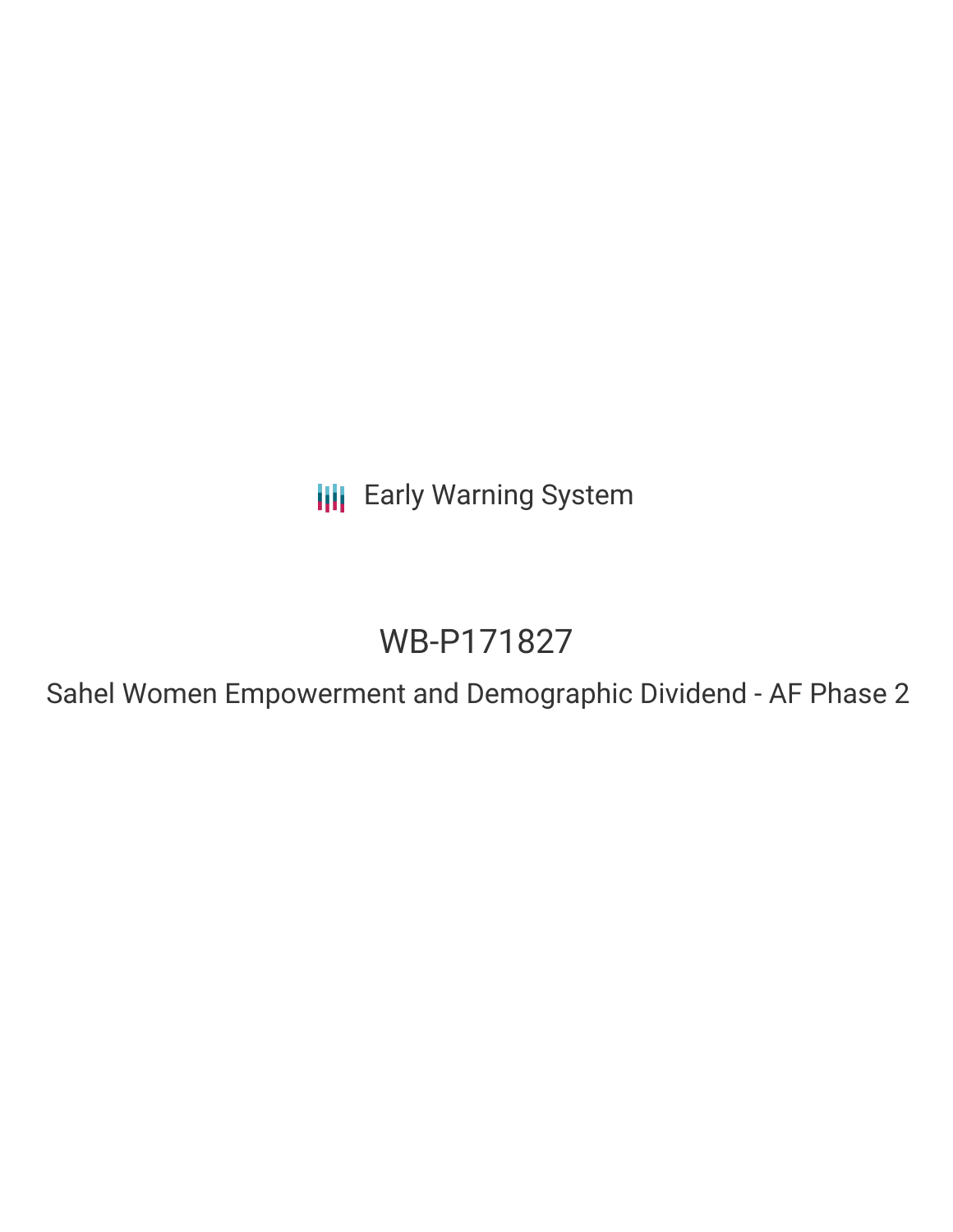

# Early Warning System Sahel Women Empowerment and Demographic Dividend - AF Phase 2

## **Quick Facts**

| World Bank (WB)                                                                                    |
|----------------------------------------------------------------------------------------------------|
| Proposed                                                                                           |
|                                                                                                    |
| 2020-05-29                                                                                         |
| Governments of Niger, Burkina Faso, Benin, Mauritania, Chad, Cote d'Ivoire, Guinea, Cameroon, Mali |
| <b>Education and Health</b>                                                                        |
| \$371.00 million                                                                                   |
| \$376.00 million                                                                                   |
|                                                                                                    |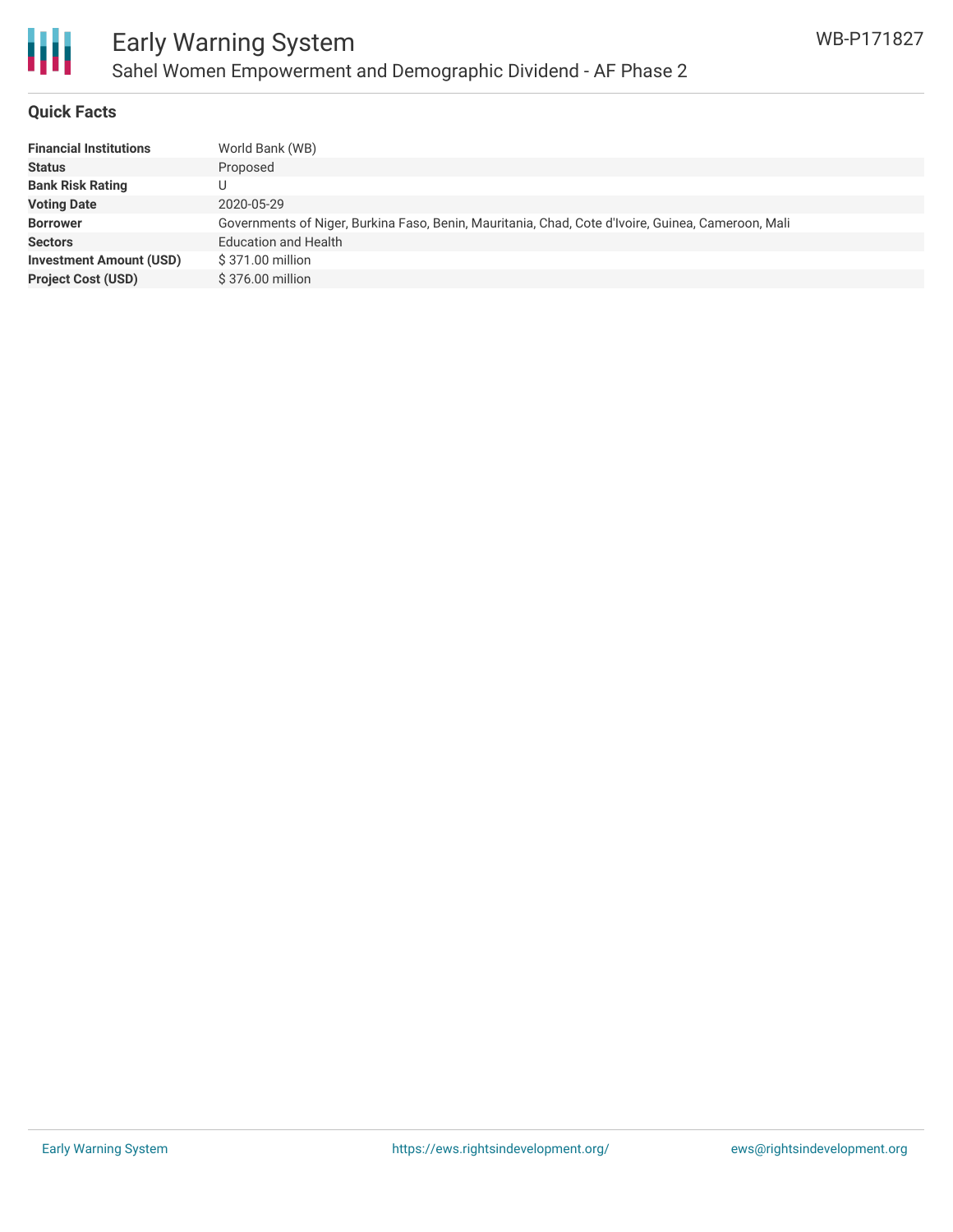

## **Project Description**

The development objective is to increase women and adolescent girls' empowerment and their access to quality reproductive, childand maternal health services in selected areas of the participating countries, including the Recipients' territory, and to improveregional knowledge generation and sharing as well as regional capacity and coordination.

Project components include;

-Improve Regional Demand for Reproductive, Maternal, Neonatal, Child Health and Nutrition (RMNCHN) Services and -Increase Empowerment for Women and Adolescents

-Strengthen regional capacity for availability of RMNCHN commodities and qualified health workers

-Foster Commitment and Capacity for Policy Making and Project Implementation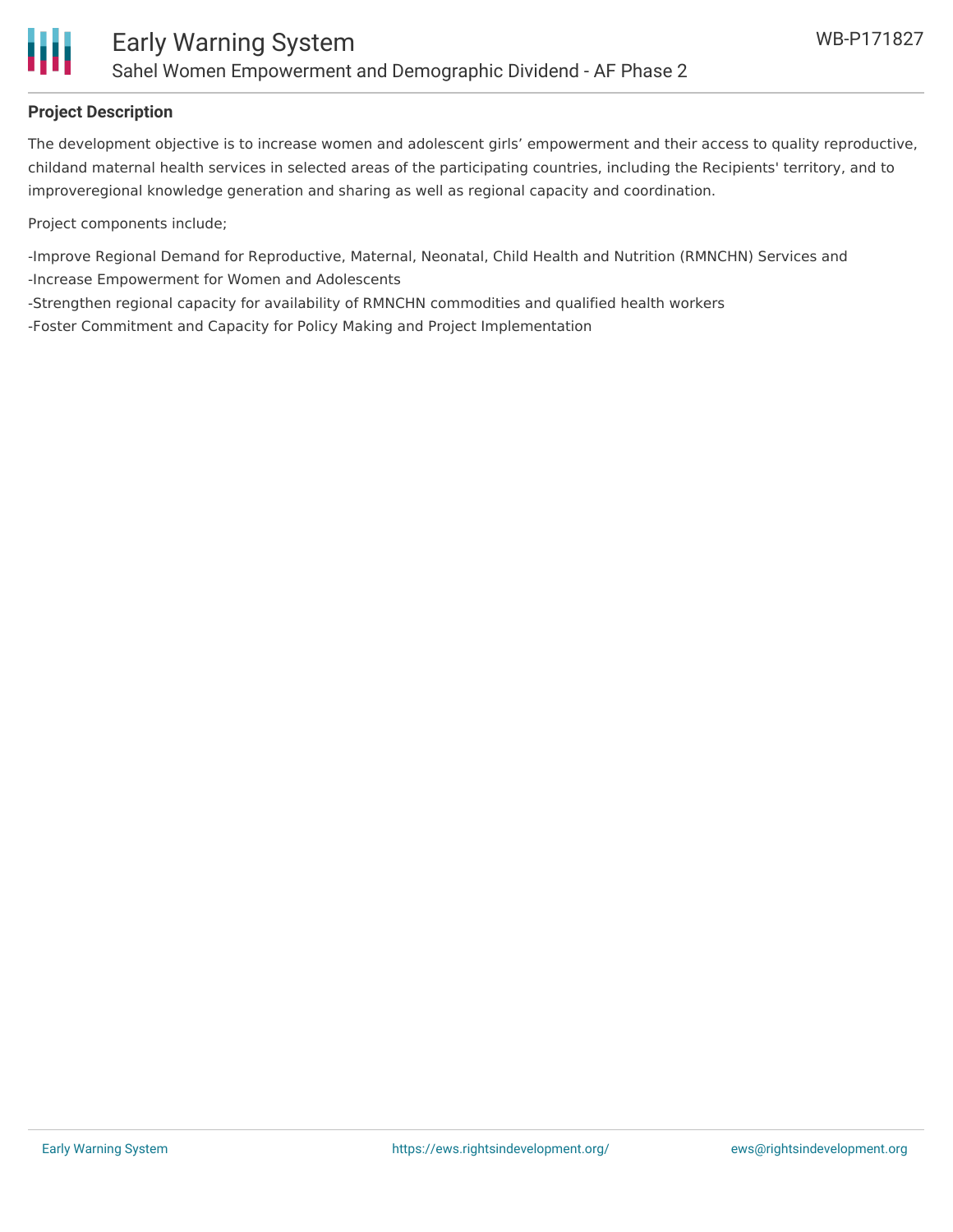

# Early Warning System Sahel Women Empowerment and Demographic Dividend - AF Phase 2

# **Investment Description**

World Bank (WB)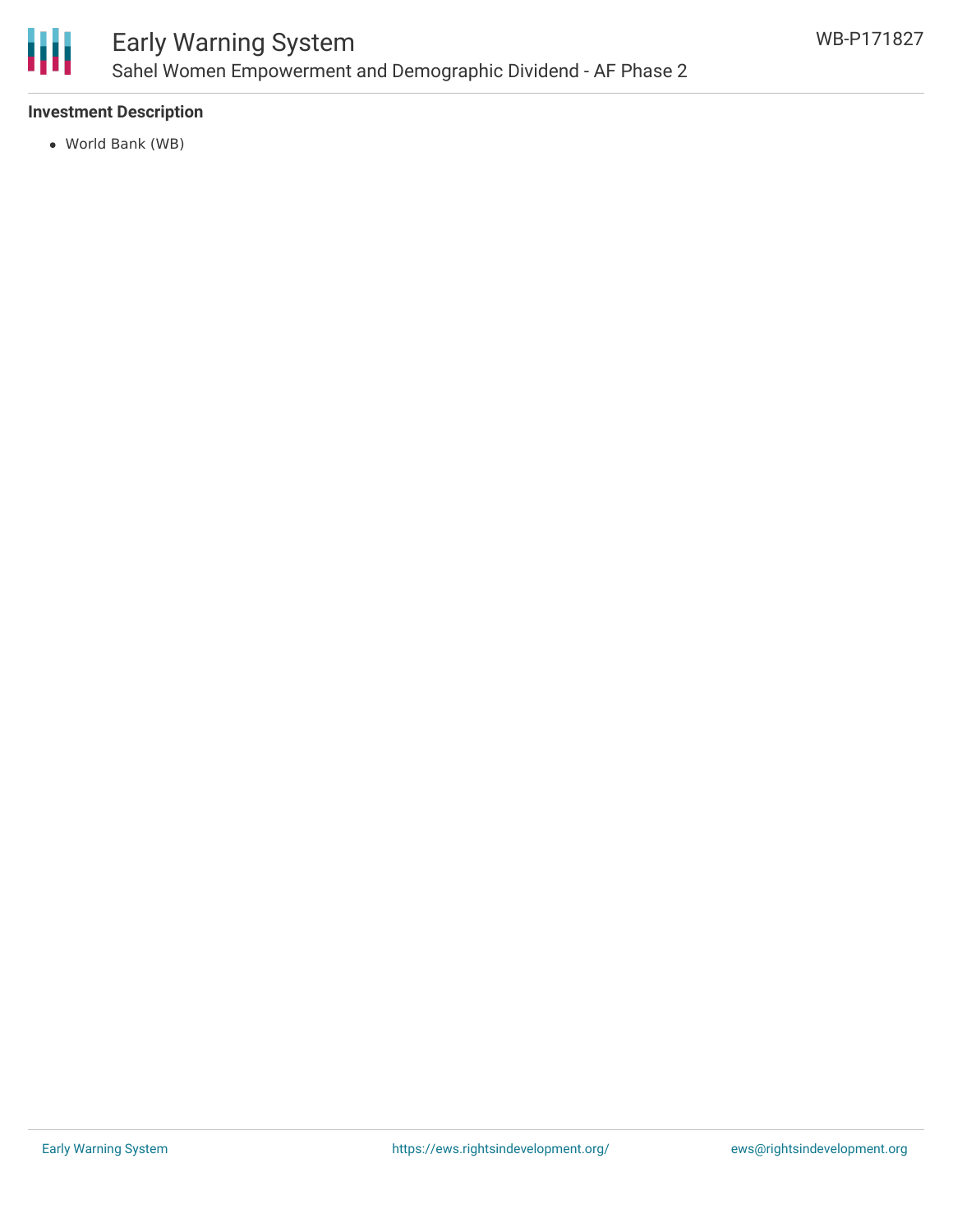

## **Contact Information**

Ministere de l'amenagement du territoire et de la population Moussa Sidibe Coordinator [sidibe85@hotmail.com](mailto:sidibe85@hotmail.com)

Ministere de la Population Omar KONDO ZAROUMEYE Coordinator omakondo70@yahoo.f

#### ACCOUNTABILITY MECHANISM OF WORLD BANK

The World Bank Inspection Panel is the independent complaint mechanism and fact-finding body for people who believe they are likely to be, or have been, adversely affected by a World Bank-financed project. If you submit a complaint to the Inspection Panel, they may investigate to assess whether the World Bank is following its own policies and procedures for preventing harm to people or the environment. You can contact the Inspection Panel or submit a complaint by emailing ipanel@worldbank.org. You can learn more about the Inspection Panel and how to file a complaint at: http://ewebapps.worldbank.org/apps/ip/Pages/Home.aspx.